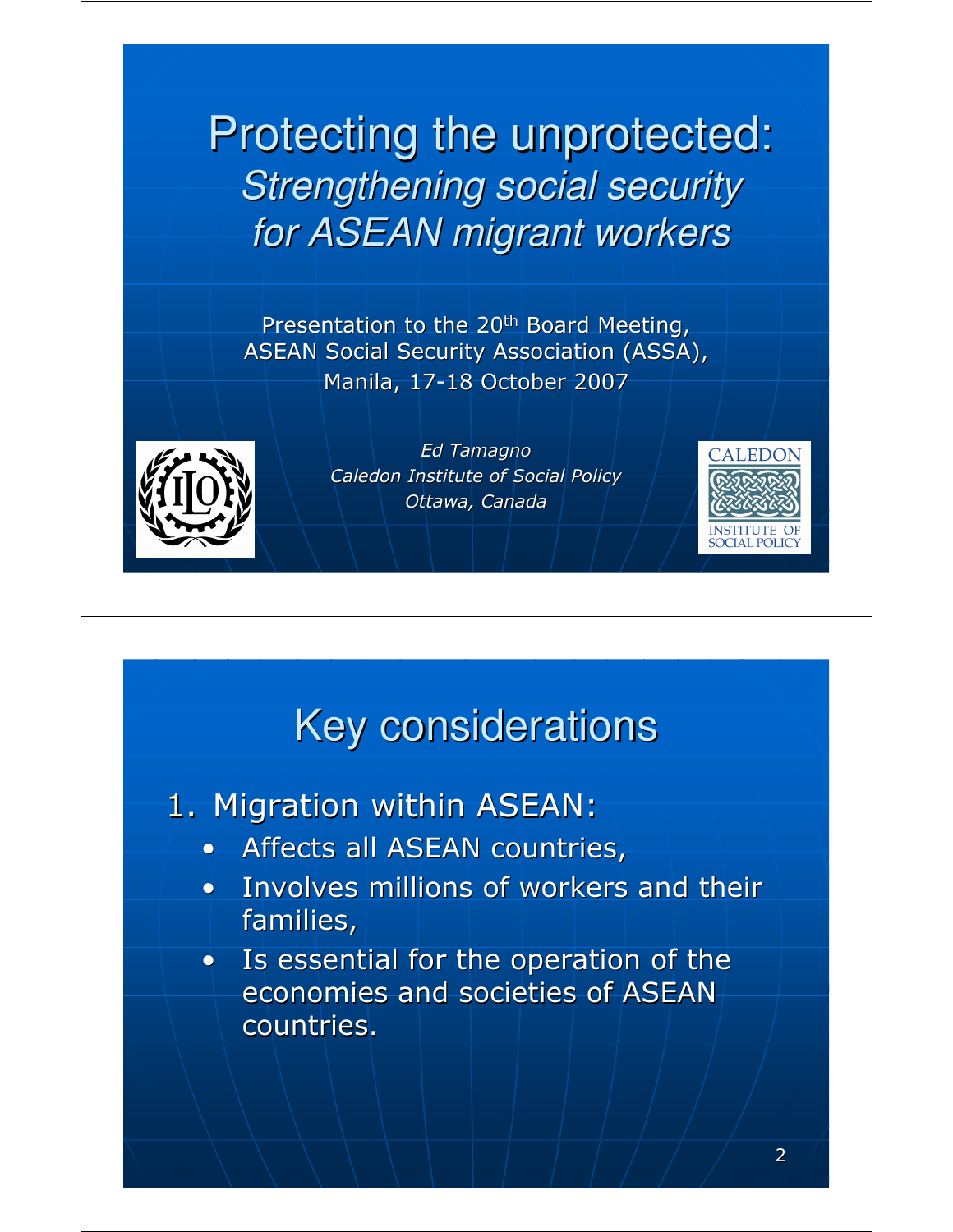

#### Key considerations

- 2. In the 2007 Cebu Declaration, ASEAN heads of state and government:
	- Affirmed the important contribution migrant workers make to both host and sending states,
	- Acknowledged the difficulties migrant workers face in exercising rights,
	- Committed ASEAN countries to safeguard the rights of migrant workers.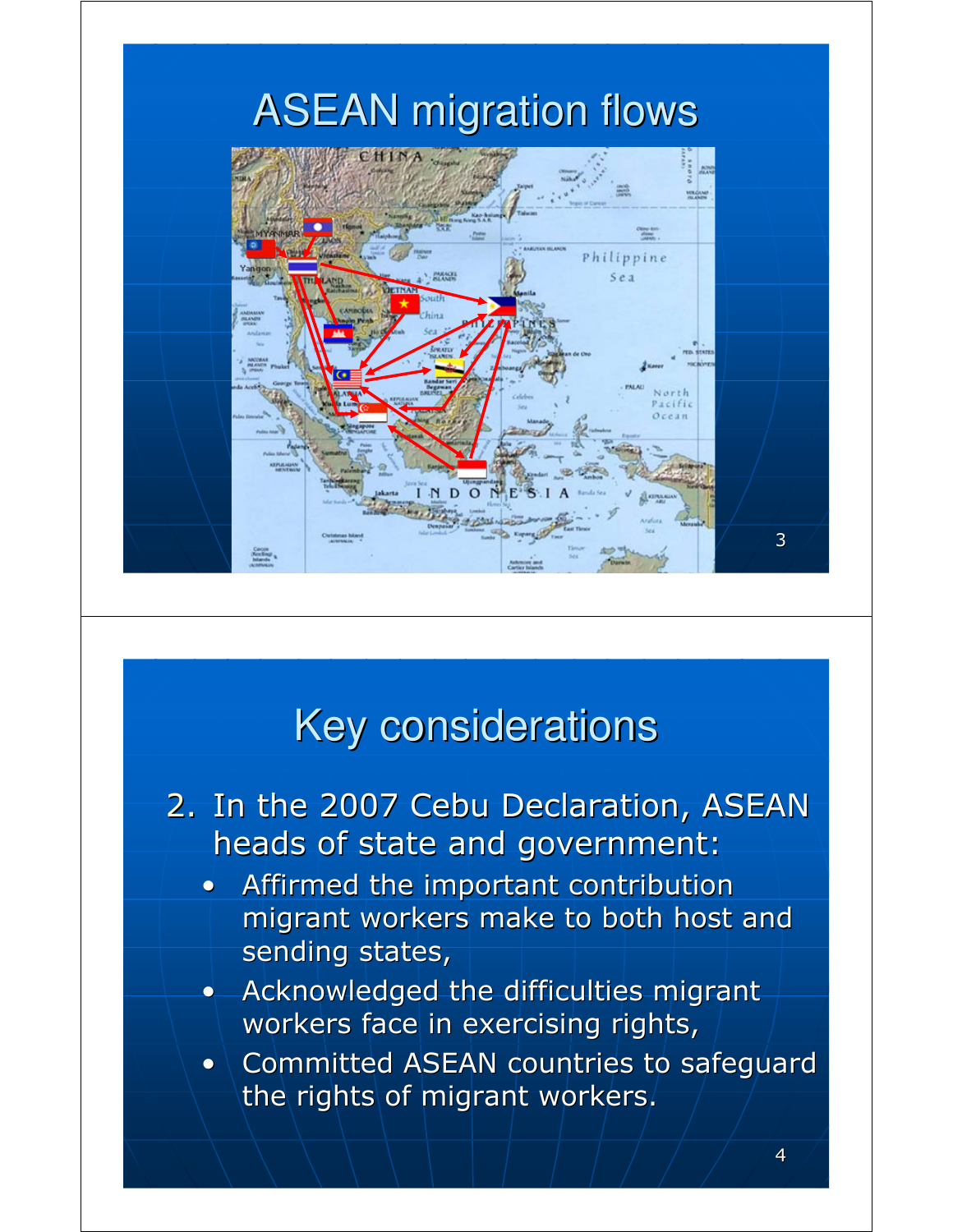## Key considerations



#### Key considerations

- 4. Social security agreements bilateral or multilateral – would be an effective way to safeguard the social security rights of ASEAN migrant workers and their families.
- 5. As regional integration deepens, agreements will become even more important to ensure equal treatment of all ASEAN workers.

5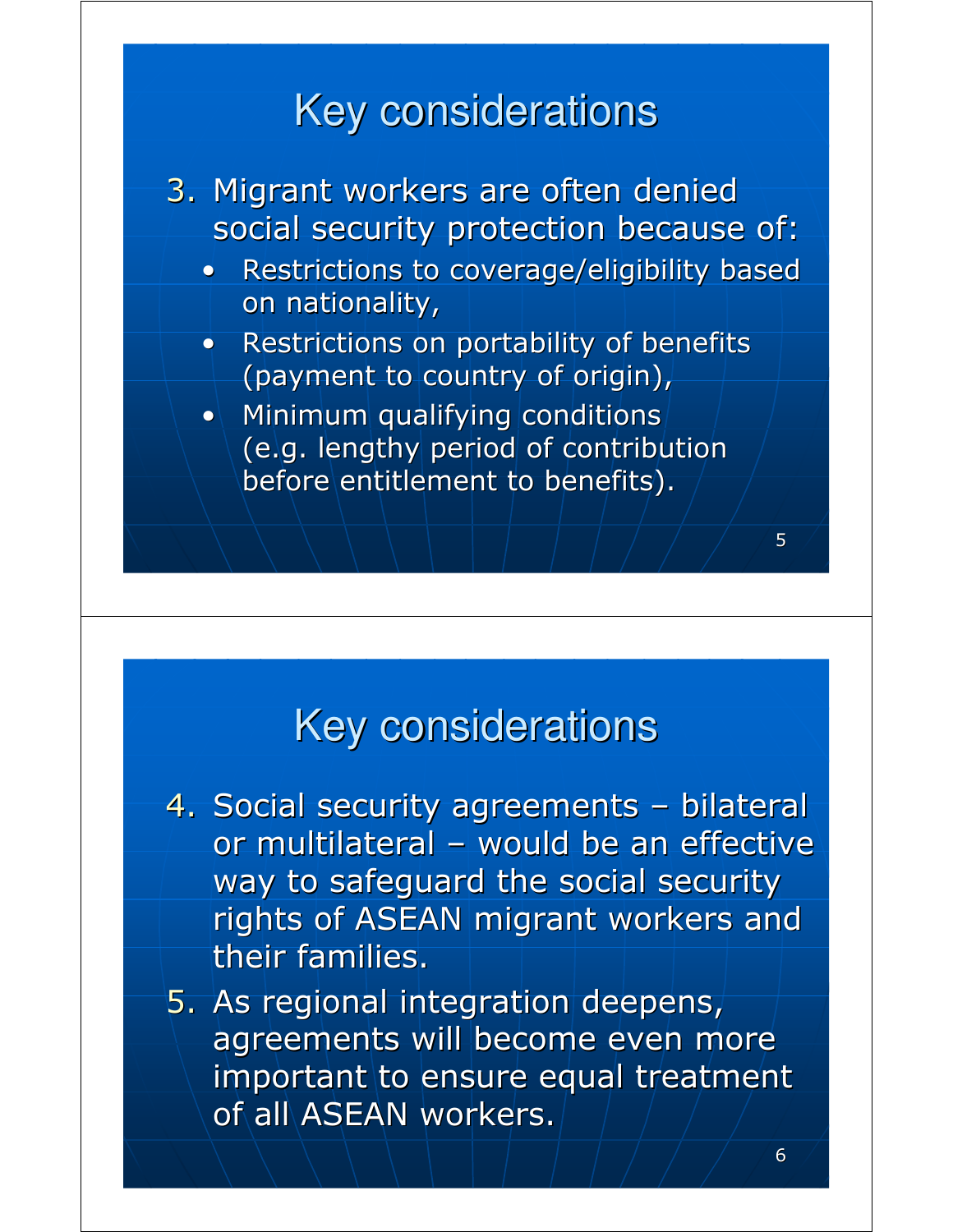## Key considerations

- 6. A single ASEAN multilateral agreement would be the ideal solution, but it could be difficult to achieve, especially for longterm benefits.
- 7. Bilateral agreements would be more feasible.

### Social security in ASEAN

| Philippines<br>Singapore<br>Cambodia<br>Indonesia |     |                         |   |                            |         |   |   |          |          |               |
|---------------------------------------------------|-----|-------------------------|---|----------------------------|---------|---|---|----------|----------|---------------|
| <b>Bruhai</b>                                     |     |                         |   | Malaysia<br><b>CONTROL</b> | Miannar |   |   | Thailand | Viet Nam |               |
| Old age                                           | P/U | ?                       | P | S                          | P       |   | S | P        | S        | S             |
| <b>Invalidity</b>                                 | P/U | ?                       | P | S                          | P/S     |   | S | P        | S        | ${\mathbb S}$ |
| <b>Survivors</b>                                  | P   | ?                       | P | S                          | P/S     |   | S | P        | S        | S             |
| <b>Medical care</b>                               | U   | ?                       | S | S                          | P       | S | S | P/A      | S        | $\mathbf S$   |
| <b>Sickness</b>                                   |     | ?                       |   | S                          | S       |   | S | Е        | S        | ${\sf S}$     |
| <b>Maternity</b>                                  |     | $\overline{\mathbf{?}}$ |   | S                          | S       |   | S | E        | S        | $\mathbf{s}$  |
| <b>Work injury</b>                                | E   | ?                       | S | S                          | S/E     | S | S | Е        | S        | S             |



**Provident fund Universal**

**Employer liability**

**Social assistance**

7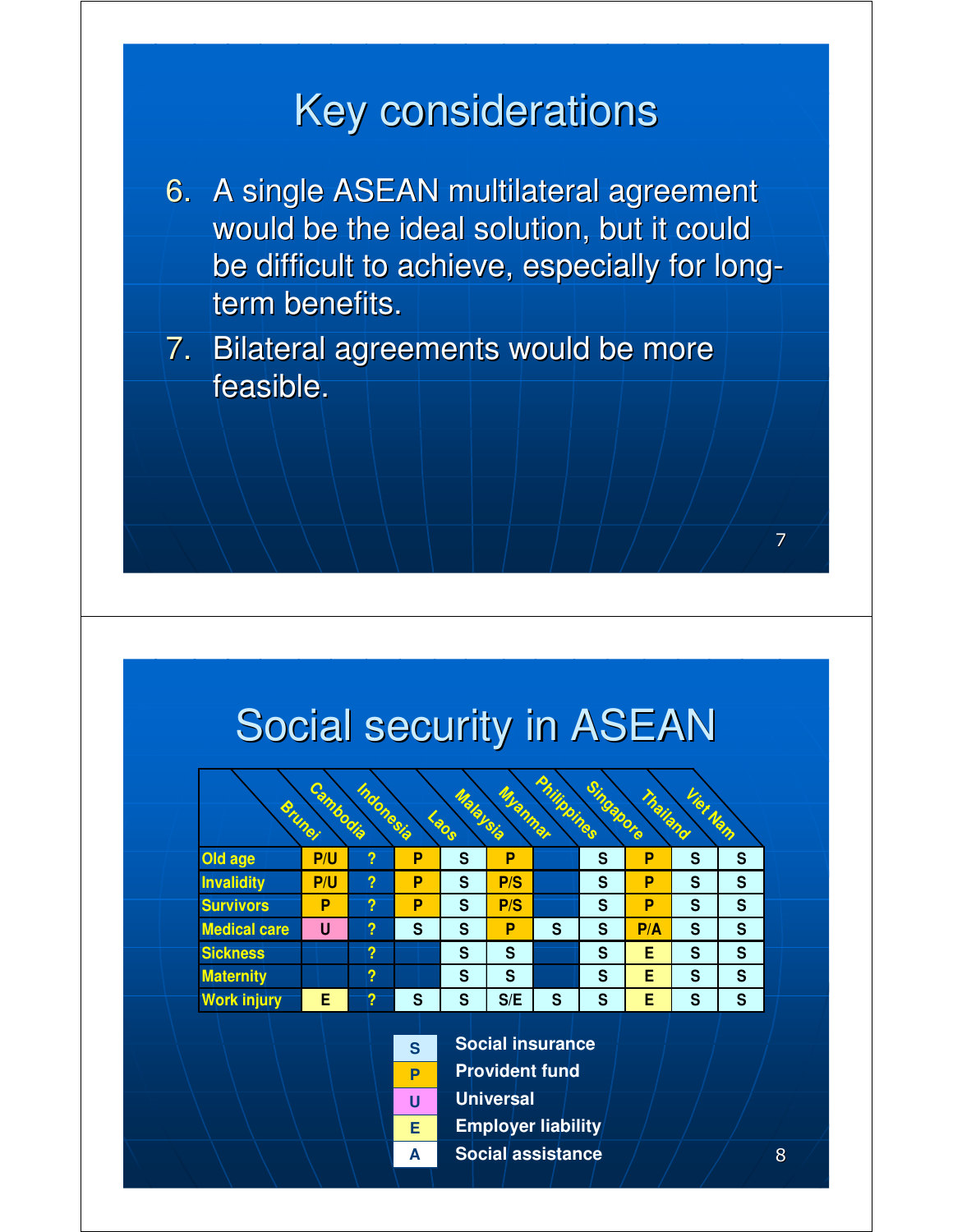

# Possible agreements (old age)

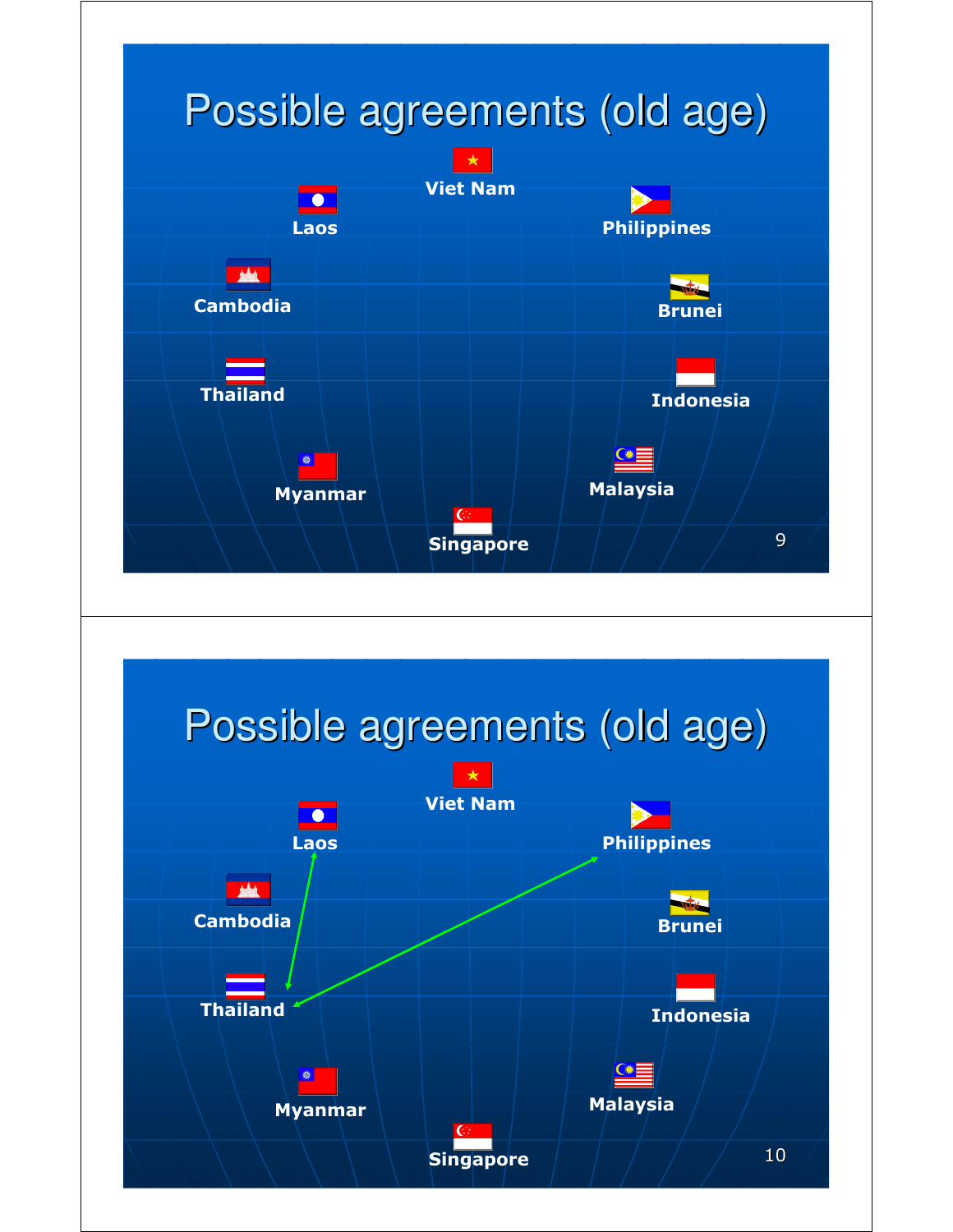

# Possible agreements (old age)

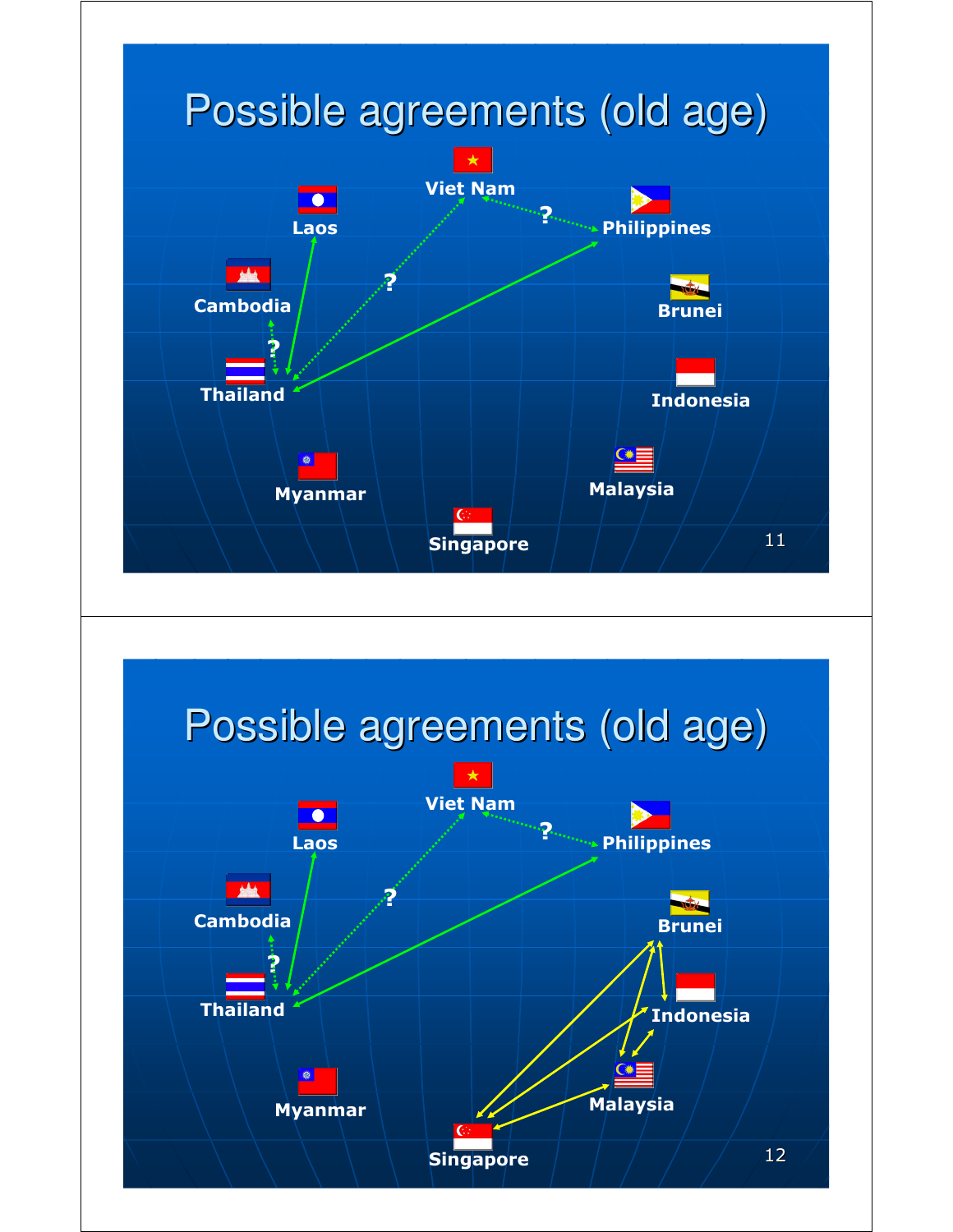

# Possible agreements (old age)

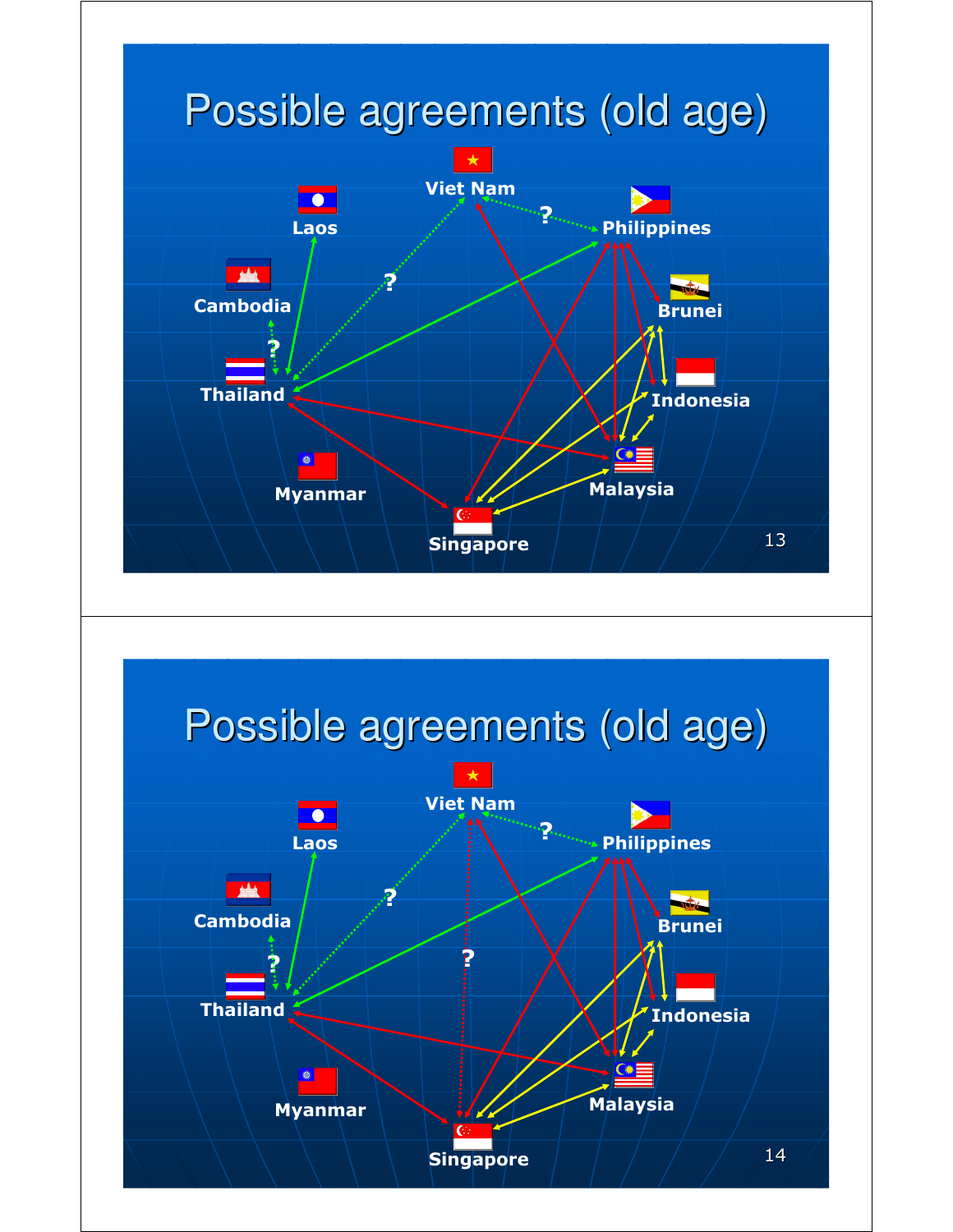

### Making it happen

Possible ILO technical cooperation for implementation of the study, if funding can be found:

1. Assist in organizing a training course for senior ASEAN social security officials on the negotiation and administration of social security agreements.